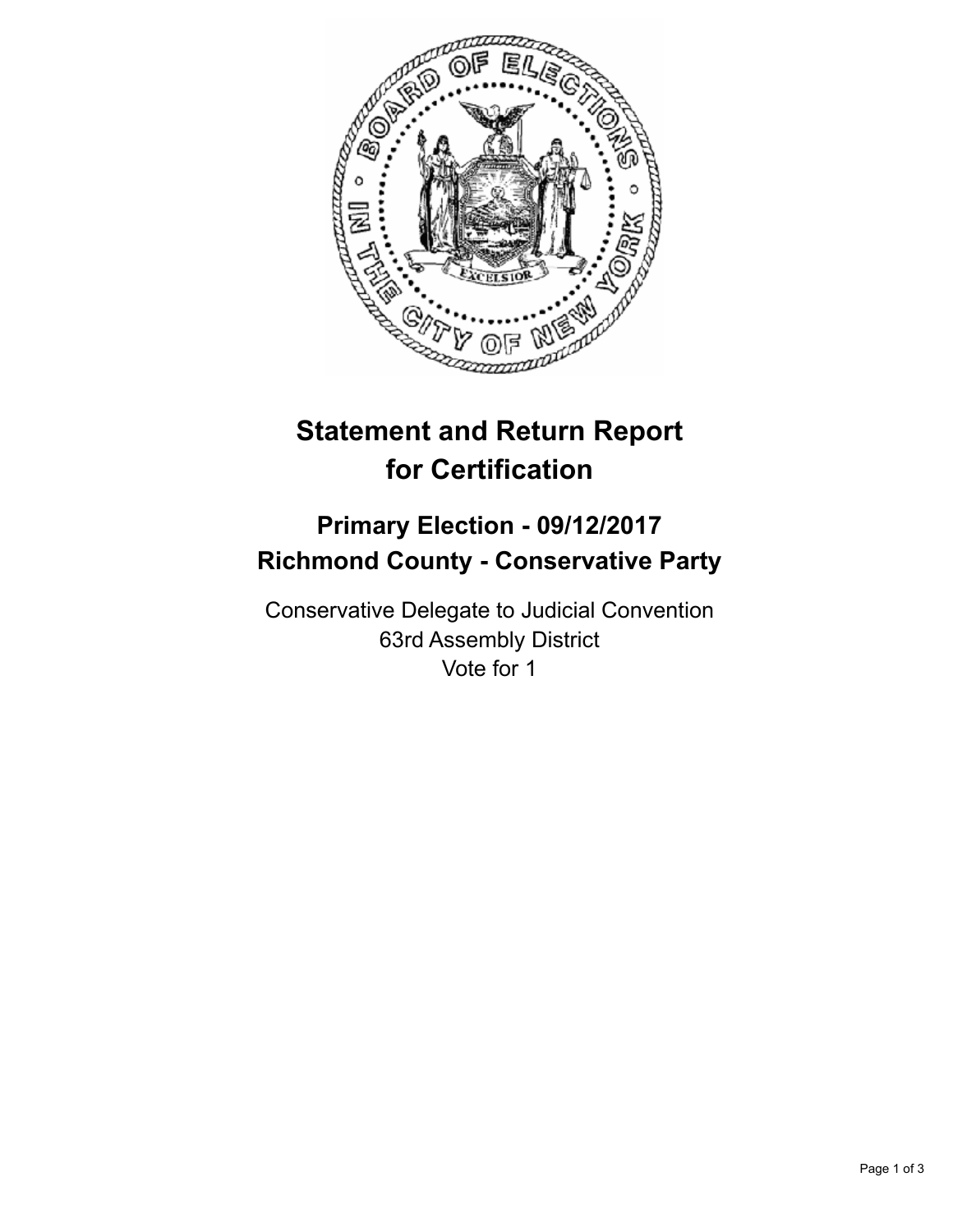

## **Assembly District 63**

| <b>PUBLIC COUNTER</b>                                    | 38 |
|----------------------------------------------------------|----|
| <b>MANUALLY COUNTED EMERGENCY</b>                        | 0  |
| ABSENTEE / MILITARY                                      | 7  |
| AFFIDAVIT                                                | 0  |
| <b>Total Ballots</b>                                     | 45 |
| Less - Inapplicable Federal/Special Presidential Ballots | 0  |
| <b>Total Applicable Ballots</b>                          | 45 |
| SAMUEL T. PIROZZOLO JR.                                  | 34 |
| ROLAND H. STEWART                                        | 7  |
| SAL ALBANESE (WRITE-IN)                                  | 2  |
| UNCOUNTED WRITE-IN PER STATUTE (WRITE-IN)                |    |
| <b>Total Votes</b>                                       | 44 |
| Unrecorded                                               | 1  |